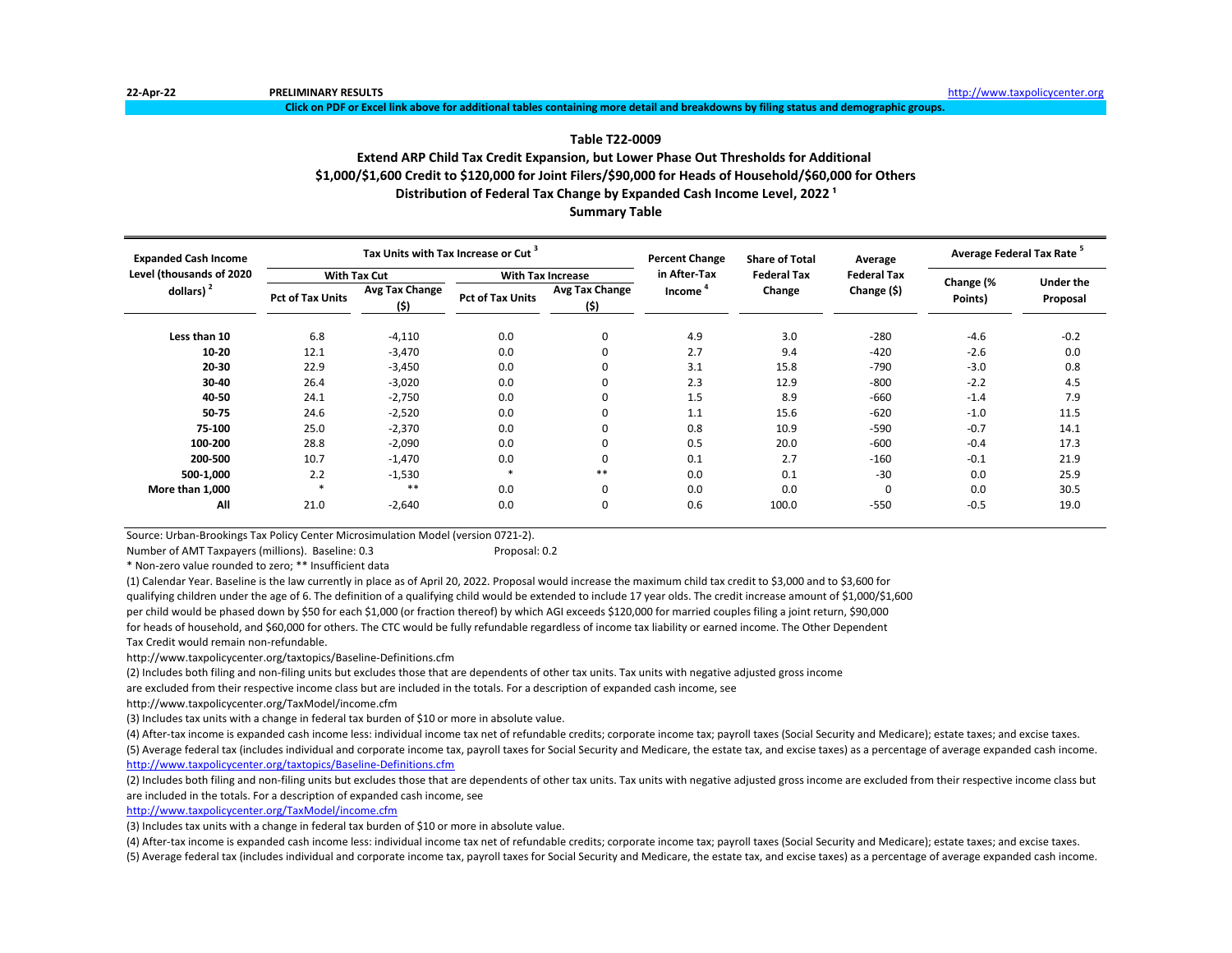### **Extend ARP Child Tax Credit Expansion, but Lower Phase Out Thresholds for Additional \$1,000/\$1,600 Credit to \$120,000 for Joint Filers/\$90,000 for Heads of Household/\$60,000 for Others Table T22-0009 Distribution of Federal Tax Change by Expanded Cash Income Level, 2022 ¹ Detail Table**

| <b>Expanded Cash Income</b><br>Level (thousands of 2020 | Percent of Tax Units <sup>3</sup> |                             | <b>Percent Change</b><br>in After-Tax | <b>Share of Total</b><br><b>Federal Tax</b> |                | <b>Average Federal Tax Change</b> | <b>Share of Federal Taxes</b> |                              |                      | Average Federal Tax Rate     |
|---------------------------------------------------------|-----------------------------------|-----------------------------|---------------------------------------|---------------------------------------------|----------------|-----------------------------------|-------------------------------|------------------------------|----------------------|------------------------------|
| dollars) <sup>2</sup>                                   | With Tax cut                      | <b>With Tax</b><br>Increase | Income                                | Change                                      | <b>Dollars</b> | Percent <sup>3</sup>              | Change (%<br>Points)          | <b>Under the</b><br>Proposal | Change (%<br>Points) | <b>Under the</b><br>Proposal |
| Less than 10                                            | 6.8                               | 0.0                         | 4.9                                   | 3.0                                         | $-280$         | $-105.4$                          | $-0.1$                        | 0.0                          | $-4.6$               | $-0.2$                       |
| 10-20                                                   | 12.1                              | 0.0                         | 2.7                                   | 9.4                                         | $-420$         | $-99.2$                           | $-0.2$                        | 0.0                          | $-2.6$               | 0.0                          |
| 20-30                                                   | 22.9                              | 0.0                         | 3.1                                   | 15.8                                        | $-790$         | $-78.8$                           | $-0.4$                        | 0.1                          | $-3.0$               | 0.8                          |
| 30-40                                                   | 26.4                              | 0.0                         | 2.3                                   | 12.9                                        | $-800$         | $-32.6$                           | $-0.3$                        | 0.7                          | $-2.2$               | 4.5                          |
| 40-50                                                   | 24.1                              | 0.0                         | 1.5                                   | 8.9                                         | $-660$         | $-15.1$                           | $-0.2$                        | 1.3                          | $-1.4$               | 7.9                          |
| 50-75                                                   | 24.6                              | 0.0                         | 1.1                                   | 15.6                                        | $-620$         | $-7.6$                            | $-0.3$                        | 4.9                          | $-1.0$               | 11.5                         |
| 75-100                                                  | 25.0                              | 0.0                         | 0.8                                   | 10.9                                        | $-590$         | $-4.4$                            | $-0.1$                        | 6.1                          | $-0.7$               | 14.1                         |
| 100-200                                                 | 28.8                              | 0.0                         | 0.5                                   | 20.0                                        | $-600$         | $-2.3$                            | 0.1                           | 21.9                         | $-0.4$               | 17.3                         |
| 200-500                                                 | 10.7                              | 0.0                         | 0.1                                   | 2.7                                         | $-160$         | $-0.2$                            | 0.7                           | 29.2                         | $-0.1$               | 21.9                         |
| 500-1.000                                               | 2.2                               | $\star$                     | 0.0                                   | 0.1                                         | $-30$          | 0.0                               | 0.3                           | 10.7                         | 0.0                  | 25.9                         |
| More than 1.000                                         |                                   | 0.0                         | 0.0                                   | 0.0                                         | $\Omega$       | 0.0                               | 0.6                           | 24.9                         | 0.0                  | 30.5                         |
| All                                                     | 21.0                              | 0.0                         | 0.6                                   | 100.0                                       | $-550$         | $-2.5$                            | 0.0                           | 100.0                        | $-0.5$               | 19.0                         |

#### **Baseline Distribution of Income and Federal Taxes** by Expanded Cash Income Level, 2022<sup>1</sup>

| <b>Expanded Cash Income</b><br>Level (thousands of 2019 | <b>Tax Units</b>      |                     | Pre-Tax Income    |                     | <b>Federal Tax Burden</b> |                         | After-Tax Income  |                     | Average<br><b>Federal Tax</b> |
|---------------------------------------------------------|-----------------------|---------------------|-------------------|---------------------|---------------------------|-------------------------|-------------------|---------------------|-------------------------------|
| dollars) $2$                                            | Number<br>(thousands) | Percent of<br>Total | Average (dollars) | Percent of<br>Total | Average (dollars)         | <b>Percent of Total</b> | Average (dollars) | Percent of<br>Total | Rate <sup>'</sup>             |
| Less than 10                                            | 10.480                | 5.8                 | 6.010             | 0.3                 | 270                       | 0.1                     | 5.740             | 0.4                 | 4.4                           |
| 10-20                                                   | 22,180                | 12.4                | 15.920            | 1.8                 | 420                       | 0.2                     | 15.490            | 2.1                 | 2.7                           |
| 20-30                                                   | 19,840                | 11.1                | 26.290            | 2.6                 | 1,000                     | 0.5                     | 25,290            | 3.1                 | 3.8                           |
| 30-40                                                   | 16,080                | 9.0                 | 36.890            | 2.9                 | 2.440                     | 1.0                     | 34,440            | 3.4                 | 6.6                           |
| 40-50                                                   | 13,340                | 7.4                 | 47.440            | 3.1                 | 4.390                     | 1.5                     | 43.050            | 3.5                 | 9.3                           |
| 50-75                                                   | 24,900                | 13.9                | 65.490            | 8.1                 | 8.130                     | 5.1                     | 57.360            | 8.8                 | 12.4                          |
| 75-100                                                  | 18,160                | 10.1                | 91.870            | 8.3                 | 13.570                    | 6.3                     | 78,300            | 8.8                 | 14.8                          |
| 100-200                                                 | 32,870                | 18.3                | 148,340           | 24.1                | 26,200                    | 21.8                    | 122,150           | 24.7                | 17.7                          |
| 200-500                                                 | 16,970                | 9.5                 | 302.100           | 25.4                | 66,220                    | 28.5                    | 235.880           | 24.6                | 21.9                          |
| 500-1.000                                               | 2.270                 | 1.3                 | 703.260           | 7.9                 | 181.920                   | 10.5                    | 521.340           | 7.3                 | 25.9                          |
| More than 1.000                                         | 940                   | 0.5                 | 3.345.750         | 15.5                | 1,021,690                 | 24.3                    | 2.324.070         | 13.4                | 30.5                          |
| All                                                     | ###########           | 100.0               | 112,520           | 100.0               | 21,970                    | 100.0                   | 90,550            | 100.0               | 19.5                          |

Source: Urban-Brookings Tax Policy Center Microsimulation Model (version 0721-2).

Number of AMT Taxpayers (millions). Baseline: 0.3 Proposal: 0.2

\* Non-zero value rounded to zero; \*\* Insufficient data

(1) Calendar Year. Baseline is the law currently in place as of April 20, 2022. Proposal would increase the maximum child tax credit to \$3,000 and to \$3,600 for qualifying children under the age of 6. The definition of a qualifying child would be extended to include 17 year olds. The credit increase amount of \$1,000/\$1,600 per child would be phased down by \$50 for each \$1,000 (or fraction thereof) by which AGI exceeds \$120,000 for married couples filing a joint return, \$90,000 for heads of household, and \$60,000 for others. The CTC would be fully refundable regardless of income tax liability or earned income. The Other Dependent Tax Credit would remain non-refundable.

http://www.taxpolicycenter.org/taxtopics/Baseline-Definitions.cfm

(2) Includes both filing and non-filing units but excludes those that are dependents of other tax units. Tax units with negative adjusted gross income

are excluded from their respective income class but are included in the totals. For a description of expanded cash income, see

http://www.taxpolicycenter.org/TaxModel/income.cfm

(3) Includes tax units with a change in federal tax burden of \$10 or more in absolute value.

(4) After-tax income is expanded cash income less: individual income tax net of refundable credits; corporate income tax; payroll taxes (Social Security and Medicare); estate taxes; and excise taxes.

(5) Average federal tax (includes individual and corporate income tax, payroll taxes for Social Security and Medicare, the estate tax, and excise taxes) as a percentage of average expanded cash income. <http://www.taxpolicycenter.org/taxtopics/Baseline-Definitions.cfm>

(2) Includes both filing and non-filing units but excludes those that are dependents of other tax units. Tax units with negative adjusted gross income are excluded from their respective income class but are included in the totals. For a description of expanded cash income, see

[http://www.taxpolicycente](http://www.taxpolicycenter.org/TaxModel/income.cfm)r.org/TaxModel/income.cfm

(3) Includes tax units with a change in federal tax burden of \$10 or more in absolute value.

(4) After-tax income is expanded cash income less: individual income tax net of refundable credits; corporate income tax; payroll taxes (Social Security and Medicare); estate tax; and excise taxes.

(5) For income categories for which the baseline tax burden is negative, a positive percent change in average federal tax indicates a net increase in federal subsidies, and a negative percent change indicates a net decrease in federal subsidies.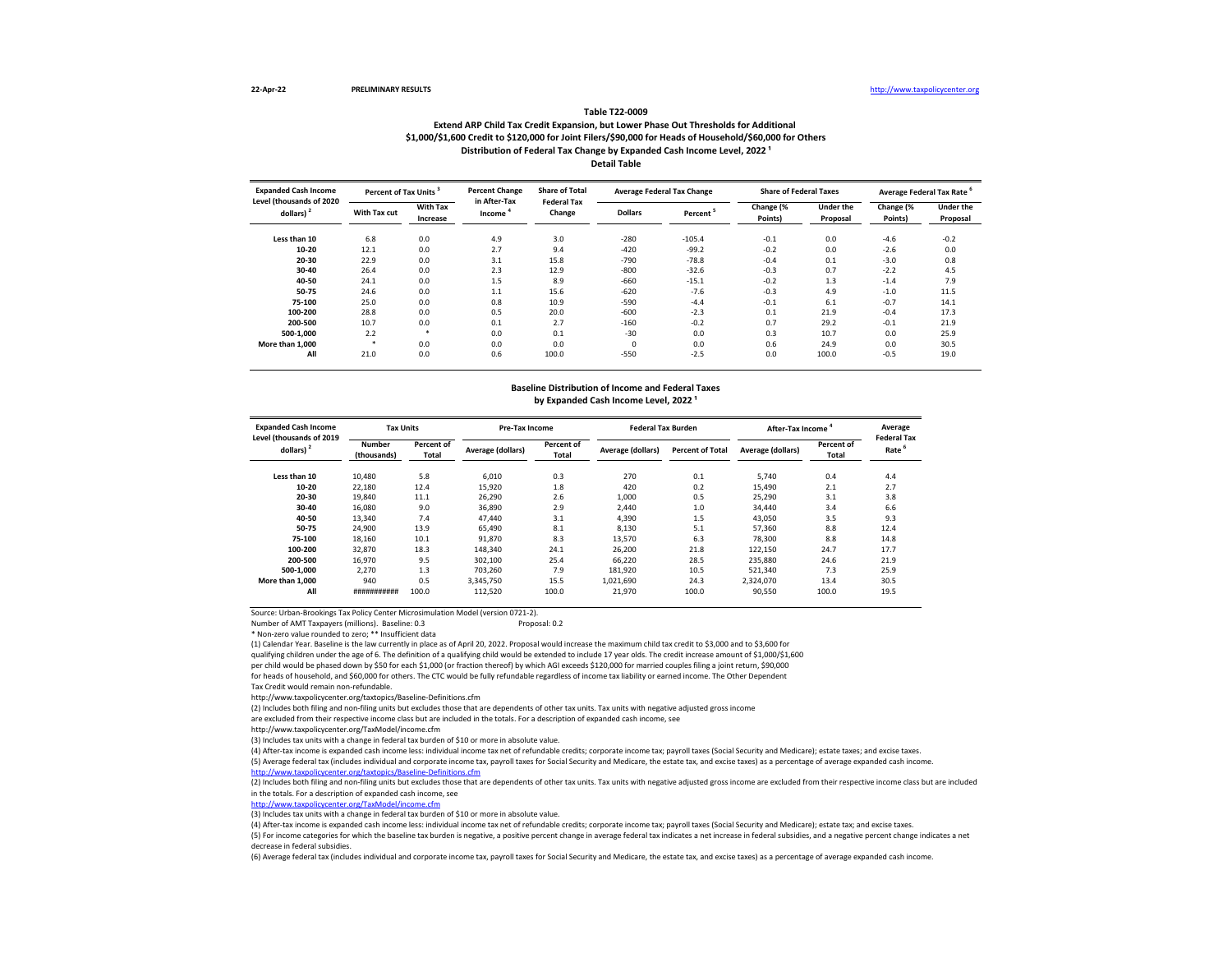## **Extend ARP Child Tax Credit Expansion, but Lower Phase Out Thresholds for Additional \$1,000/\$1,600 Credit to \$120,000 for Joint Filers/\$90,000 for Heads of Household/\$60,000 for Others Table T22-0009** Distribution of Federal Tax Change by Expanded Cash Income Level, 2022<sup>1</sup> **Detail Table - Single Tax Units**

| <b>Expanded Cash Income</b><br>Level (thousands of 2020 | Percent of Tax Units |                             | <b>Percent Change</b><br>in After-Tax | <b>Share of Total</b><br><b>Federal Tax</b> |                | <b>Average Federal Tax Change</b> | <b>Share of Federal Taxes</b> |                              | Average Federal Tax Rate |                              |
|---------------------------------------------------------|----------------------|-----------------------------|---------------------------------------|---------------------------------------------|----------------|-----------------------------------|-------------------------------|------------------------------|--------------------------|------------------------------|
| dollars) <sup>2</sup>                                   | With Tax cut         | <b>With Tax</b><br>Increase | Income                                | Change                                      | <b>Dollars</b> | Percent <sup>3</sup>              | Change (%<br>Points)          | <b>Under the</b><br>Proposal | Change (%<br>Points)     | <b>Under the</b><br>Proposal |
| Less than 10                                            | 2.6                  | 0.0                         | 1.8                                   | 12.0                                        | $-100$         | $-29.0$                           | $-0.1$                        | 0.2                          | $-1.7$                   | 4.1                          |
| 10-20                                                   | 3.9                  | 0.0                         | 0.7                                   | 26.0                                        | $-110$         | $-14.4$                           | $-0.2$                        | 1.2                          | $-0.7$                   | 4.2                          |
| 20-30                                                   | 5.2                  | 0.0                         | 0.7                                   | 26.6                                        | $-160$         | $-8.0$                            | $-0.2$                        | 2.3                          | $-0.6$                   | 7.1                          |
| 30-40                                                   | 5.3                  | 0.0                         | 0.3                                   | 14.1                                        | $-110$         | $-3.0$                            | $-0.1$                        | 3.5                          | $-0.3$                   | 9.9                          |
| 40-50                                                   | 2.3                  | 0.0                         | 0.1                                   | 4.3                                         | $-40$          | $-0.7$                            | 0.0                           | 4.4                          | $-0.1$                   | 12.0                         |
| 50-75                                                   | 2.8                  | 0.0                         | 0.1                                   | 10.7                                        | $-60$          | $-0.6$                            | 0.0                           | 13.6                         | $-0.1$                   | 15.1                         |
| 75-100                                                  | 2.4                  | 0.0                         | 0.1                                   | 4.1                                         | $-40$          | $-0.2$                            | 0.1                           | 13.8                         | 0.0                      | 18.4                         |
| 100-200                                                 | 0.7                  | 0.0                         | 0.0                                   | 1.5                                         | $-10$          | 0.0                               | 0.2                           | 27.4                         | 0.0                      | 21.5                         |
| 200-500                                                 | 0.2                  | 0.0                         | 0.0                                   | 0.1                                         | ×              | 0.0                               | 0.1                           | 16.2                         | 0.0                      | 24.7                         |
| 500-1.000                                               | 0.0                  | 0.0                         | 0.0                                   | 0.0                                         |                | 0.0                               | 0.0                           | 4.9                          | 0.0                      | 29.7                         |
| More than 1.000                                         | 0.0                  | 0.0                         | 0.0                                   | 0.0                                         |                | 0.0                               | 0.1                           | 12.2                         | 0.0                      | 32.8                         |
| All                                                     | 3.2                  | 0.0                         | 0.2                                   | 100.0                                       | $-80$          | $-0.8$                            | 0.0                           | 100.0                        | $-0.1$                   | 18.2                         |

#### **Baseline Distribution of Income and Federal Taxes** by Expanded Cash Income Level, 2022<sup>1</sup>

| <b>Expanded Cash Income</b><br>Level (thousands of 2019 | <b>Tax Units</b>      |                     | <b>Pre-Tax Income</b> |                     | <b>Federal Tax Burden</b> |                         | After-Tax Income  |                     | Average<br><b>Federal Tax</b> |
|---------------------------------------------------------|-----------------------|---------------------|-----------------------|---------------------|---------------------------|-------------------------|-------------------|---------------------|-------------------------------|
| dollars) $2$                                            | Number<br>(thousands) | Percent of<br>Total | Average (dollars)     | Percent of<br>Total | Average (dollars)         | <b>Percent of Total</b> | Average (dollars) | Percent of<br>Total | Rate <sup>b</sup>             |
| Less than 10                                            | 8.760                 | 9.9                 | 6.010                 | 1.0                 | 350                       | 0.3                     | 5.660             | 1.1                 | 5.8                           |
| 10-20                                                   | 17.470                | 19.7                | 15.770                | 5.2                 | 770                       | 1.4                     | 15,000            | 6.0                 | 4.9                           |
| 20-30                                                   | 12,260                | 13.8                | 26,090                | 6.0                 | 2.010                     | 2.5                     | 24.080            | 6.8                 | 7.7                           |
| 30-40                                                   | 9,210                 | 10.4                | 36,790                | 6.3                 | 3,750                     | 3.5                     | 33,040            | 7.0                 | 10.2                          |
| 40-50                                                   | 7.570                 | 8.5                 | 47,500                | 6.7                 | 5.720                     | 4.4                     | 41,780            | 7.2                 | 12.0                          |
| 50-75                                                   | 13.430                | 15.1                | 65.180                | 16.4                | 9.900                     | 13.6                    | 55.280            | 17.0                | 15.2                          |
| 75-100                                                  | 7.950                 | 9.0                 | 91.450                | 13.6                | 16.890                    | 13.7                    | 74.550            | 13.6                | 18.5                          |
| 100-200                                                 | 8,790                 | 9.9                 | 140.440               | 23.1                | 30.230                    | 27.2                    | 110,210           | 22.2                | 21.5                          |
| 200-500                                                 | 2,140                 | 2.4                 | 297.940               | 11.9                | 73.540                    | 16.1                    | 224.400           | 11.0                | 24.7                          |
| 500-1.000                                               | 230                   | 0.3                 | 700.480               | 3.0                 | 207.850                   | 4.9                     | 492.640           | 2.6                 | 29.7                          |
| More than 1.000                                         | 100                   | 0.1                 | 3.544.800             | 6.8                 | 1,163,250                 | 12.1                    | 2,381,550         | 5.6                 | 32.8                          |
| All                                                     | 88.710                | 100.0               | 60,330                | 100.0               | 11.030                    | 100.0                   | 49.290            | 100.0               | 18.3                          |

Source: Urban-Brookings Tax Policy Center Microsimulation Model (version 0721-2).

\* Non-zero value rounded to zero; \*\* Insufficient data

(1) Calendar Year. Baseline is the law currently in place as of April 20, 2022. Proposal would increase the maximum child tax credit to \$3,000 and to \$3,600 for qualifying children under the age of 6. The definition of a qualifying child would be extended to include 17 year olds. The credit increase amount of \$1,000/\$1,600 per child would be phased down by \$50 for each \$1,000 (or fraction thereof) by which AGI exceeds \$120,000 for married couples filing a joint return, \$90,000 for heads of household, and \$60,000 for others. The CTC would be fully refundable regardless of income tax liability or earned income. The Other Dependent Tax Credit would remain non-refundable.

http://www.taxpolicycenter.org/taxtopics/Baseline-Definitions.cfm

(2) Includes both filing and non-filing units but excludes those that are dependents of other tax units. Tax units with negative adjusted gross income

are excluded from their respective income class but are included in the totals. For a description of expanded cash income, see

http://www.taxpolicycenter.org/TaxModel/income.cfm

(3) Includes tax units with a change in federal tax burden of \$10 or more in absolute value.

(4) After-tax income is expanded cash income less: individual income tax net of refundable credits; corporate income tax; payroll taxes (Social Security and Medicare); estate taxes; and excise taxes.

(5) Average federal tax (includes individual and corporate income tax, payroll taxes for Social Security and Medicare, the estate tax, and excise taxes) as a percentage of average expanded cash income.

enter.org/taxtopics/Baseline-Definitions.cf

(2) Includes both filing and non-filing units but excludes those that are dependents of other tax units. Tax units with negative adjusted gross income are excluded from their respective income class but are included in the totals. For a description of expanded cash income, see

[http://www.taxpolicycente](http://www.taxpolicycenter.org/TaxModel/income.cfm)r.org/TaxModel/income.cfm

(3) Includes tax units with a change in federal tax burden of \$10 or more in absolute value.

(4) After-tax income is expanded cash income less: individual income tax net of refundable credits; corporate income tax; payroll taxes (Social Security and Medicare); estate tax; and excise taxes.

(5) For income categories for which the baseline tax burden is negative, a positive percent change in average federal tax indicates a net increase in federal subsidies, and a negative percent change indicates a net decrease in federal subsidies.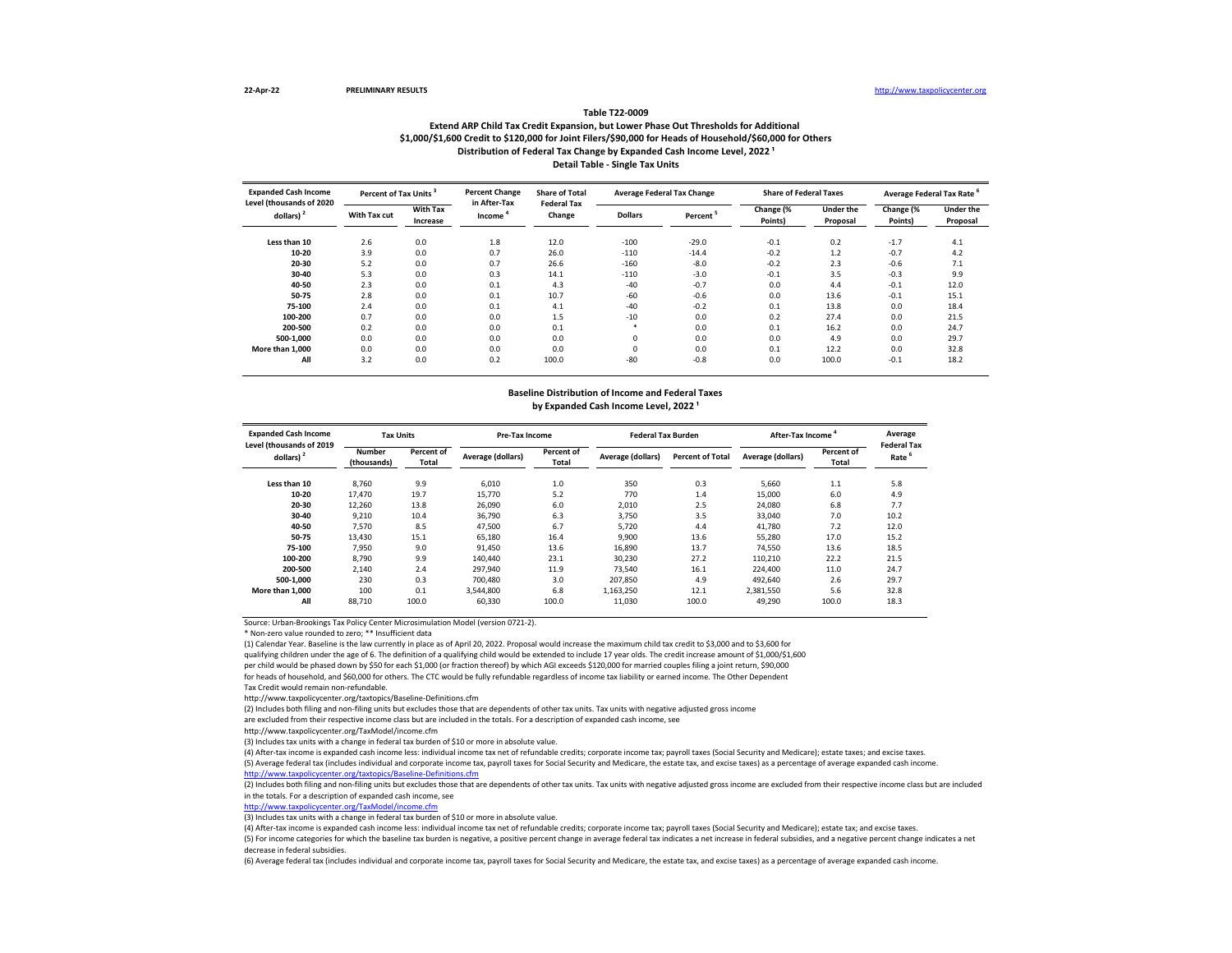#### **Extend ARP Child Tax Credit Expansion, but Lower Phase Out Thresholds for Additional \$1,000/\$1,600 Credit to \$120,000 for Joint Filers/\$90,000 for Heads of Household/\$60,000 for Others Table T22-0009** Distribution of Federal Tax Change by Expanded Cash Income Level, 2022<sup>1</sup> **Detail Table - Married Tax Units Filing Jointly**

| <b>Expanded Cash Income</b><br>Level (thousands of 2020 | Percent of Tax Units |                      | <b>Percent Change</b><br>in After-Tax | <b>Share of Total</b><br><b>Federal Tax</b> |                | <b>Average Federal Tax Change</b> | <b>Share of Federal Taxes</b> |                              | Average Federal Tax Rate |                              |
|---------------------------------------------------------|----------------------|----------------------|---------------------------------------|---------------------------------------------|----------------|-----------------------------------|-------------------------------|------------------------------|--------------------------|------------------------------|
| dollars) <sup>2</sup>                                   | With Tax cut         | With Tax<br>Increase | Income                                | Change                                      | <b>Dollars</b> | Percent <sup>3</sup>              | Change (%<br>Points)          | <b>Under the</b><br>Proposal | Change (%<br>Points)     | <b>Under the</b><br>Proposal |
| Less than 10                                            | 9.9                  | 0.0                  | 10.2                                  | 1.3                                         | $-530$         | $-281.0$                          | 0.0                           | 0.0                          | $-9.8$                   | $-6.3$                       |
| 10-20                                                   | 15.0                 | 0.0                  | 4.4                                   | 3.6                                         | $-710$         | $-271.6$                          | $-0.1$                        | 0.0                          | $-4.3$                   | $-2.7$                       |
| 20-30                                                   | 21.7                 | 0.0                  | 3.9                                   | 8.4                                         | $-1,030$       | $-236.4$                          | $-0.1$                        | $-0.1$                       | $-3.9$                   | $-2.2$                       |
| 30-40                                                   | 27.4                 | 0.0                  | 3.1                                   | 8.2                                         | $-1,130$       | $-143.8$                          | $-0.1$                        | 0.0                          | $-3.1$                   | $-0.9$                       |
| 40-50                                                   | 29.1                 | 0.0                  | 2.4                                   | 6.9                                         | $-1,080$       | $-55.2$                           | $-0.1$                        | 0.1                          | $-2.3$                   | 1.9                          |
| 50-75                                                   | 31.4                 | 0.0                  | 1.6                                   | 13.7                                        | $-960$         | $-18.3$                           | $-0.2$                        | 1.0                          | $-1.4$                   | 6.5                          |
| 75-100                                                  | 32.3                 | 0.0                  | 1.0                                   | 13.4                                        | $-850$         | $-8.3$                            | $-0.2$                        | 2.5                          | $-0.9$                   | 10.1                         |
| 100-200                                                 | 37.4                 | 0.0                  | 0.6                                   | 37.4                                        | $-810$         | $-3.3$                            | $-0.3$                        | 18.6                         | $-0.5$                   | 15.5                         |
| 200-500                                                 | 12.4                 | 0.0                  | 0.1                                   | 5.8                                         | $-180$         | $-0.3$                            | 0.5                           | 35.0                         | $-0.1$                   | 21.4                         |
| 500-1.000                                               | 2.5                  | $\ast$               | 0.0                                   | 0.2                                         | $-40$          | 0.0                               | 0.2                           | 13.5                         | 0.0                      | 25.4                         |
| More than 1.000                                         | -86                  | 0.0                  | 0.0                                   | 0.0                                         | $\Omega$       | 0.0                               | 0.5                           | 29.2                         | 0.0                      | 30.3                         |
| All                                                     | 26.1                 | 0.0                  | 0.4                                   | 100.0                                       | $-690$         | $-1.7$                            | 0.0                           | 100.0                        | $-0.4$                   | 20.4                         |

#### **Baseline Distribution of Income and Federal Taxes** by Expanded Cash Income Level, 2022<sup>1</sup>

| <b>Expanded Cash Income</b><br>Level (thousands of 2019 | <b>Tax Units</b>      |                     | Pre-Tax Income    |                     | <b>Federal Tax Burden</b> |                         | After-Tax Income  |                     | Average<br><b>Federal Tax</b> |
|---------------------------------------------------------|-----------------------|---------------------|-------------------|---------------------|---------------------------|-------------------------|-------------------|---------------------|-------------------------------|
| dollars) <sup>2</sup>                                   | Number<br>(thousands) | Percent of<br>Total | Average (dollars) | Percent of<br>Total | Average (dollars)         | <b>Percent of Total</b> | Average (dollars) | Percent of<br>Total | Rate <sup>b</sup>             |
| Less than 10                                            | 1,050                 | 1.6                 | 5.390             | 0.0                 | 190                       | 0.0                     | 5.210             | 0.1                 | 3.5                           |
| $10 - 20$                                               | 2,260                 | 3.5                 | 16,390            | 0.3                 | 260                       | 0.0                     | 16,130            | 0.4                 | 1.6                           |
| 20-30                                                   | 3,620                 | 5.6                 | 26,490            | 0.8                 | 430                       | 0.1                     | 26,050            | 0.9                 | 1.6                           |
| 30-40                                                   | 3,220                 | 5.0                 | 36,990            | 0.9                 | 790                       | 0.1                     | 36,210            | 1.2                 | 2.1                           |
| 40-50                                                   | 2,830                 | 4.4                 | 47,270            | 1.0                 | 1,960                     | 0.2                     | 45,310            | 1.3                 | 4.2                           |
| 50-75                                                   | 6.340                 | 9.9                 | 66,440            | 3.3                 | 5.250                     | 1.3                     | 61,190            | 3.8                 | 7.9                           |
| 75-100                                                  | 7.040                 | 10.9                | 92.660            | 5.1                 | 10.190                    | 2.7                     | 82,470            | 5.7                 | 11.0                          |
| 100-200                                                 | 20.540                | 31.9                | 153.160           | 24.6                | 24.500                    | 18.9                    | 128,660           | 26.0                | 16.0                          |
| 200-500                                                 | 14,130                | 22.0                | 303.540           | 33.5                | 65.070                    | 34.5                    | 238.460           | 33.2                | 21.4                          |
| 500-1.000                                               | 1,980                 | 3.1                 | 703,570           | 10.9                | 178,440                   | 13.3                    | 525,120           | 10.2                | 25.4                          |
| More than 1.000                                         | 800                   | 1.2                 | 3,173,900         | 19.7                | 960,130                   | 28.7                    | 2,213,770         | 17.4                | 30.3                          |
| All                                                     | 64.340                | 100.0               | 199,170           | 100.0               | 41.370                    | 100.0                   | 157.800           | 100.0               | 20.8                          |

Source: Urban-Brookings Tax Policy Center Microsimulation Model (version 0721-2).

\* Non-zero value rounded to zero; \*\* Insufficient data

(1) Calendar Year. Baseline is the law currently in place as of April 20, 2022. Proposal would increase the maximum child tax credit to \$3,000 and to \$3,600 for qualifying children under the age of 6. The definition of a qualifying child would be extended to include 17 year olds. The credit increase amount of \$1,000/\$1,600 per child would be phased down by \$50 for each \$1,000 (or fraction thereof) by which AGI exceeds \$120,000 for married couples filing a joint return, \$90,000 for heads of household, and \$60,000 for others. The CTC would be fully refundable regardless of income tax liability or earned income. The Other Dependent Tax Credit would remain non-refundable.

http://www.taxpolicycenter.org/taxtopics/Baseline-Definitions.cfm

(2) Includes both filing and non-filing units but excludes those that are dependents of other tax units. Tax units with negative adjusted gross income

are excluded from their respective income class but are included in the totals. For a description of expanded cash income, see

http://www.taxpolicycenter.org/TaxModel/income.cfm

(3) Includes tax units with a change in federal tax burden of \$10 or more in absolute value.

(4) After-tax income is expanded cash income less: individual income tax net of refundable credits; corporate income tax; payroll taxes (Social Security and Medicare); estate taxes; and excise taxes.

(5) Average federal tax (includes individual and corporate income tax, payroll taxes for Social Security and Medicare, the estate tax, and excise taxes) as a percentage of average expanded cash income.

enter.org/taxtopics/Baseline-Definitions.cf

(2) Includes both filing and non-filing units but excludes those that are dependents of other tax units. Tax units with negative adjusted gross income are excluded from their respective income class but are included in the totals. For a description of expanded cash income, see

[http://www.taxpolicycente](http://www.taxpolicycenter.org/TaxModel/income.cfm)r.org/TaxModel/income.cfm

(3) Includes tax units with a change in federal tax burden of \$10 or more in absolute value.

(4) After-tax income is expanded cash income less: individual income tax net of refundable credits; corporate income tax; payroll taxes (Social Security and Medicare); estate tax; and excise taxes.

(5) For income categories for which the baseline tax burden is negative, a positive percent change in average federal tax indicates a net increase in federal subsidies, and a negative percent change indicates a net decrease in federal subsidies.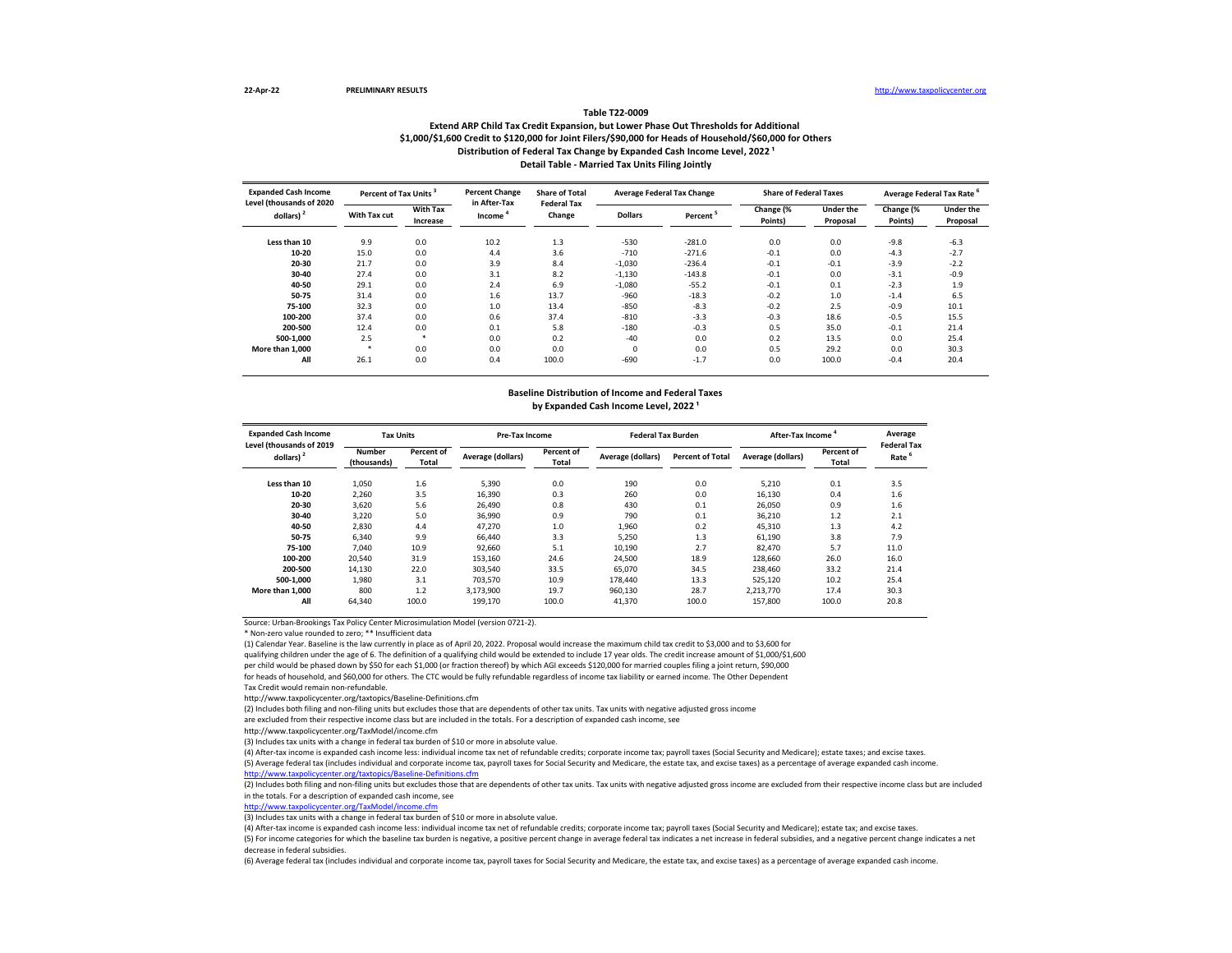#### **Extend ARP Child Tax Credit Expansion, but Lower Phase Out Thresholds for Additional \$1,000/\$1,600 Credit to \$120,000 for Joint Filers/\$90,000 for Heads of Household/\$60,000 for Others Table T22-0009** Distribution of Federal Tax Change by Expanded Cash Income Level, 2022<sup>1</sup> **Detail Table - Head of Household Tax Units**

| <b>Expanded Cash Income</b><br>Level (thousands of 2020 | Percent of Tax Units |                      | <b>Percent Change</b><br>in After-Tax | <b>Share of Total</b><br><b>Federal Tax</b> |                | <b>Average Federal Tax Change</b> | <b>Share of Federal Taxes</b> |                              | Average Federal Tax Rate |                              |
|---------------------------------------------------------|----------------------|----------------------|---------------------------------------|---------------------------------------------|----------------|-----------------------------------|-------------------------------|------------------------------|--------------------------|------------------------------|
| dollars) <sup>2</sup>                                   | With Tax cut         | With Tax<br>Increase | Change<br>Income                      |                                             | <b>Dollars</b> | Percent <sup>3</sup>              | Change (%<br>Points)          | <b>Under the</b><br>Proposal | Change (%<br>Points)     | <b>Under the</b><br>Proposal |
| Less than 10                                            | 69.1                 | 0.0                  | 32.8                                  | 3.1                                         | $-2,690$       | 251.2                             | $-1.1$                        | $-1.4$                       | $-37.7$                  | $-52.7$                      |
| 10-20                                                   | 75.1                 | 0.0                  | 13.8                                  | 12.4                                        | $-2,610$       | 114.7                             | $-4.7$                        | $-7.3$                       | $-15.7$                  | $-29.4$                      |
| 20-30                                                   | 84.9                 | 0.0                  | 9.5                                   | 21.2                                        | $-2.720$       | 131.8                             | $-7.8$                        | $-11.6$                      | $-10.2$                  | $-17.9$                      |
| 30-40                                                   | 86.8                 | 0.0                  | 6.7                                   | 17.2                                        | $-2,470$       | $-7,513.1$                        | $-5.3$                        | $-5.3$                       | $-6.7$                   | $-6.6$                       |
| 40-50                                                   | 83.8                 | 0.0                  | 4.6                                   | 11.5                                        | $-2,070$       | $-76.9$                           | $-2.5$                        | 1.1                          | $-4.4$                   | 1.3                          |
| 50-75                                                   | 81.9                 | 0.0                  | 3.2                                   | 18.0                                        | $-1,870$       | $-29.0$                           | $-1.0$                        | 13.7                         | $-2.9$                   | 7.1                          |
| 75-100                                                  | 77.4                 | 0.0                  | 2.2                                   | 9.5                                         | $-1,700$       | $-14.6$                           | 1.9                           | 17.3                         | $-1.9$                   | 11.0                         |
| 100-200                                                 | 58.2                 | 0.0                  | 0.9                                   | 6.6                                         | $-1,060$       | $-4.3$                            | 9.4                           | 46.2                         | $-0.8$                   | 17.1                         |
| 200-500                                                 | 9.1                  | 0.0                  | 0.1                                   | 0.2                                         | $-150$         | $-0.2$                            | 5.0                           | 21.0                         | $-0.1$                   | 22.8                         |
| 500-1.000                                               | 0.1                  | 0.0                  | 0.0                                   | 0.0                                         | $\ast$         | 0.0                               | 1.2                           | 5.1                          | 0.0                      | 28.8                         |
| More than 1.000                                         | 0.0                  | 0.0                  | 0.0                                   | 0.0                                         | $\Omega$       | 0.0                               | 5.0                           | 21.1                         | 0.0                      | 30.8                         |
| All                                                     | 77.0                 | 0.0                  | 3.4                                   | 100.0                                       | $-2,040$       | $-23.7$                           | 0.0                           | 100.0                        | $-3.0$                   | 9.5                          |

#### **Baseline Distribution of Income and Federal Taxes** by Expanded Cash Income Level, 2022<sup>1</sup>

| <b>Expanded Cash Income</b><br>Level (thousands of 2019 | <b>Tax Units</b>      |                     | Pre-Tax Income    |                     | <b>Federal Tax Burden</b> |                         | After-Tax Income  |                     | Average<br><b>Federal Tax</b> |
|---------------------------------------------------------|-----------------------|---------------------|-------------------|---------------------|---------------------------|-------------------------|-------------------|---------------------|-------------------------------|
| dollars) $2$                                            | Number<br>(thousands) | Percent of<br>Total | Average (dollars) | Percent of<br>Total | Average (dollars)         | <b>Percent of Total</b> | Average (dollars) | Percent of<br>Total | Rate <sup>b</sup>             |
| Less than 10                                            | 540                   | 2.4                 | 7.140             | 0.2                 | $-1.070$                  | $-0.3$                  | 8.210             | 0.3                 | $-15.0$                       |
| $10 - 20$                                               | 2,210                 | 9.8                 | 16,600            | 2.3                 | $-2.270$                  | $-2.6$                  | 18,870            | 3.0                 | $-13.7$                       |
| 20-30                                                   | 3,610                 | 15.9                | 26,730            | 6.1                 | $-2,070$                  | $-3.8$                  | 28,790            | 7.6                 | $-7.7$                        |
| 30-40                                                   | 3,220                 | 14.2                | 37,040            | 7.6                 | 30                        | 0.1                     | 37,000            | 8.7                 | 0.1                           |
| 40-50                                                   | 2,570                 | 11.4                | 47,470            | 7.8                 | 2,690                     | 3.5                     | 44,780            | 8.4                 | 5.7                           |
| 50-75                                                   | 4.450                 | 19.7                | 65.080            | 18.4                | 6.470                     | 14.8                    | 58,610            | 19.0                | 9.9                           |
| 75-100                                                  | 2.580                 | 11.4                | 91,120            | 14.9                | 11.700                    | 15.5                    | 79.420            | 14.9                | 12.8                          |
| 100-200                                                 | 2.880                 | 12.7                | 139.690           | 25.6                | 24,900                    | 36.8                    | 114,800           | 24.1                | 17.8                          |
| 200-500                                                 | 490                   | 2.2                 | 280.980           | 8.7                 | 64.260                    | 16.1                    | 216.720           | 7.7                 | 22.9                          |
| 500-1.000                                               | 40                    | 0.2                 | 701,210           | 1.7                 | 201.670                   | 3.9                     | 499.540           | 1.4                 | 28.8                          |
| More than 1.000                                         | 20                    | 0.1                 | 5,872,500         | 6.5                 | 1,805,620                 | 16.1                    | 4,066,870         | 5.1                 | 30.8                          |
| All                                                     | 22,650                | 100.0               | 69.380            | 100.0               | 8.610                     | 100.0                   | 60.770            | 100.0               | 12.4                          |

Source: Urban-Brookings Tax Policy Center Microsimulation Model (version 0721-2).

\* Non-zero value rounded to zero; \*\* Insufficient data

(1) Calendar Year. Baseline is the law currently in place as of April 20, 2022. Proposal would increase the maximum child tax credit to \$3,000 and to \$3,600 for qualifying children under the age of 6. The definition of a qualifying child would be extended to include 17 year olds. The credit increase amount of \$1,000/\$1,600 per child would be phased down by \$50 for each \$1,000 (or fraction thereof) by which AGI exceeds \$120,000 for married couples filing a joint return, \$90,000 for heads of household, and \$60,000 for others. The CTC would be fully refundable regardless of income tax liability or earned income. The Other Dependent Tax Credit would remain non-refundable.

http://www.taxpolicycenter.org/taxtopics/Baseline-Definitions.cfm

(2) Includes both filing and non-filing units but excludes those that are dependents of other tax units. Tax units with negative adjusted gross income

are excluded from their respective income class but are included in the totals. For a description of expanded cash income, see

http://www.taxpolicycenter.org/TaxModel/income.cfm

(3) Includes tax units with a change in federal tax burden of \$10 or more in absolute value.

(4) After-tax income is expanded cash income less: individual income tax net of refundable credits; corporate income tax; payroll taxes (Social Security and Medicare); estate taxes; and excise taxes.

(5) Average federal tax (includes individual and corporate income tax, payroll taxes for Social Security and Medicare, the estate tax, and excise taxes) as a percentage of average expanded cash income.

enter.org/taxtopics/Baseline-Definitions.cf

(2) Includes both filing and non-filing units but excludes those that are dependents of other tax units. Tax units with negative adjusted gross income are excluded from their respective income class but are included in the totals. For a description of expanded cash income, see

[http://www.taxpolicycente](http://www.taxpolicycenter.org/TaxModel/income.cfm)r.org/TaxModel/income.cfm

(3) Includes tax units with a change in federal tax burden of \$10 or more in absolute value.

(4) After-tax income is expanded cash income less: individual income tax net of refundable credits; corporate income tax; payroll taxes (Social Security and Medicare); estate tax; and excise taxes.

(5) For income categories for which the baseline tax burden is negative, a positive percent change in average federal tax indicates a net increase in federal subsidies, and a negative percent change indicates a net decrease in federal subsidies.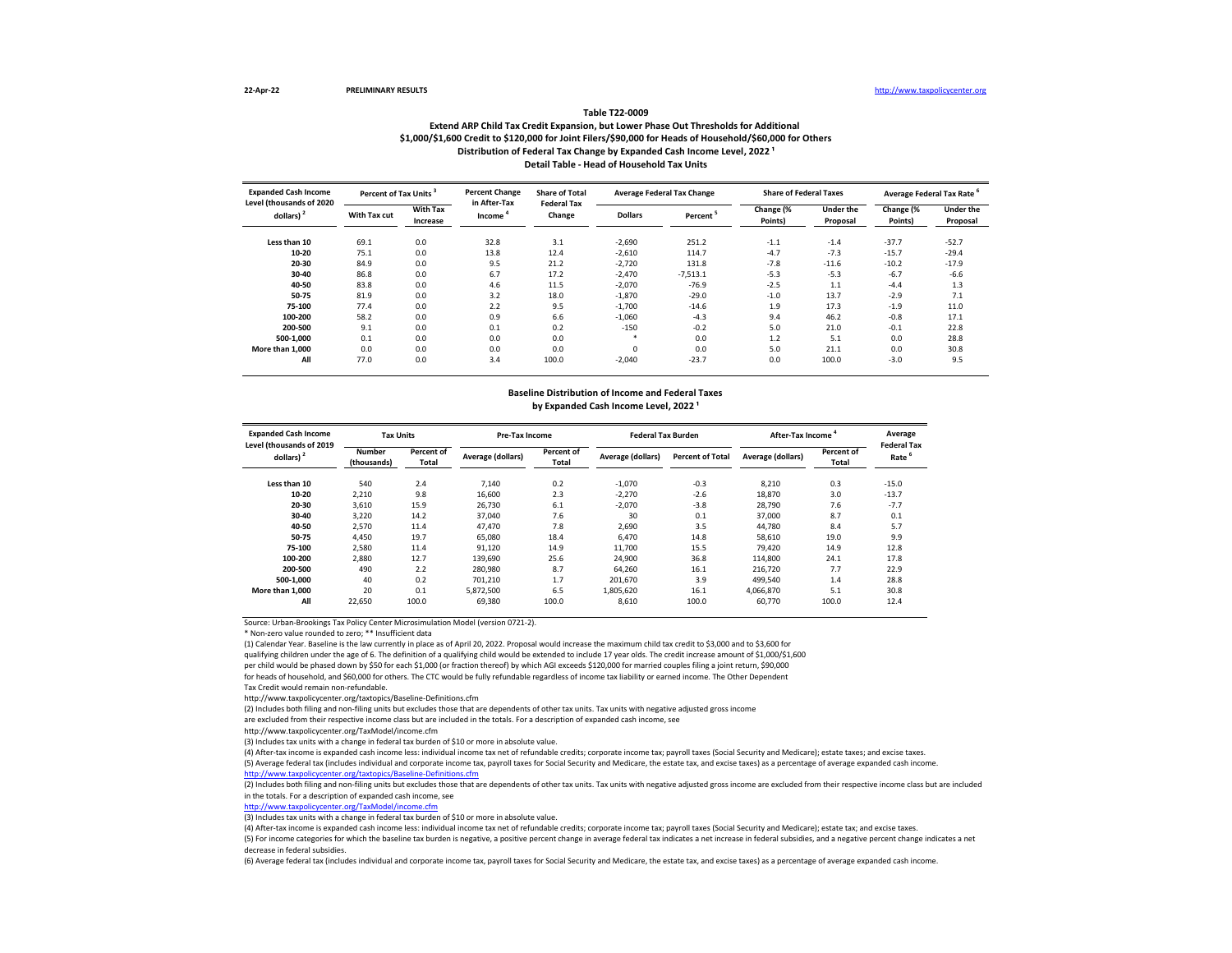## **Extend ARP Child Tax Credit Expansion, but Lower Phase Out Thresholds for Additional \$1,000/\$1,600 Credit to \$120,000 for Joint Filers/\$90,000 for Heads of Household/\$60,000 for Others Table T22-0009 Distribution of Federal Tax Change by Expanded Cash Income Level, 2022 ¹ Detail Table - Tax Units with Children**

| <b>Expanded Cash Income</b><br>Level (thousands of 2020 | Percent of Tax Units <sup>3</sup> |                             | <b>Percent Change</b><br>in After-Tax | <b>Share of Total</b><br><b>Federal Tax</b> |                | <b>Average Federal Tax Change</b> | <b>Share of Federal Taxes</b> |                              | Average Federal Tax Rate <sup>6</sup> |                       |
|---------------------------------------------------------|-----------------------------------|-----------------------------|---------------------------------------|---------------------------------------------|----------------|-----------------------------------|-------------------------------|------------------------------|---------------------------------------|-----------------------|
| dollars) <sup>2</sup>                                   | With Tax cut                      | <b>With Tax</b><br>Increase | Income                                | Change                                      | <b>Dollars</b> | Percent <sup>3</sup>              | Change (%<br>Points)          | <b>Under the</b><br>Proposal | Change (%<br>Points)                  | Under the<br>Proposal |
| Less than 10                                            | 79.1                              | 0.0                         | 39.3                                  | 3.0                                         | $-3,250$       | 289.0                             | $-0.2$                        | $-0.3$                       | $-45.5$                               | $-61.2$               |
| 10-20                                                   | 78.9                              | 0.0                         | 14.6                                  | 9.4                                         | $-2,740$       | 117.8                             | $-0.6$                        | $-1.1$                       | $-16.6$                               | $-30.7$               |
| 20-30                                                   | 86.4                              | 0.0                         | 10.4                                  | 15.8                                        | $-2,990$       | 147.8                             | $-1.1$                        | $-1.7$                       | $-11.2$                               | $-18.8$               |
| 30-40                                                   | 89.4                              | 0.0                         | 7.3                                   | 12.9                                        | $-2,700$       | 4.407.1                           | $-0.8$                        | $-0.9$                       | $-7.3$                                | $-7.5$                |
| 40-50                                                   | 89.9                              | 0.0                         | 5.5                                   | 8.9                                         | $-2.470$       | $-111.3$                          | $-0.6$                        | $-0.1$                       | $-5.2$                                | $-0.5$                |
| 50-75                                                   | 91.2                              | 0.0                         | 3.9                                   | 15.6                                        | $-2,300$       | $-37.0$                           | $-0.9$                        | 1.7                          | $-3.5$                                | 6.0                   |
| 75-100                                                  | 90.9                              | 0.0                         | 2.7                                   | 10.9                                        | $-2,160$       | $-18.8$                           | $-0.5$                        | 3.1                          | $-2.3$                                | 10.1                  |
| 100-200                                                 | 79.9                              | 0.0                         | 1.3                                   | 20.0                                        | $-1,670$       | $-6.5$                            | $-0.1$                        | 18.9                         | $-1.1$                                | 16.0                  |
| 200-500                                                 | 22.5                              | 0.0                         | 0.1                                   | 2.7                                         | $-330$         | $-0.5$                            | 2.0                           | 35.2                         | $-0.1$                                | 22.0                  |
| 500-1.000                                               | 4.2                               | $\ast$                      | 0.0                                   | 0.1                                         | $-60$          | 0.0                               | 0.9                           | 14.3                         | 0.0                                   | 26.0                  |
| More than 1.000                                         | 0.1                               | 0.0                         | 0.0                                   | 0.0                                         | $\Omega$       | 0.0                               | 1.9                           | 30.7                         | 0.0                                   | 30.6                  |
| All                                                     | 73.2                              | 0.0                         | 1.5                                   | 100.0                                       | $-1,930$       | $-6.1$                            | 0.0                           | 100.0                        | $-1.2$                                | 18.9                  |

#### **Baseline Distribution of Income and Federal Taxes** by Expanded Cash Income Level, 2022<sup>1</sup>

| <b>Expanded Cash Income</b><br>Level (thousands of 2019 | <b>Tax Units</b>      |                     | Pre-Tax Income    |                            | <b>Federal Tax Burden</b> |                         | After-Tax Income  |                     | Average<br><b>Federal Tax</b> |
|---------------------------------------------------------|-----------------------|---------------------|-------------------|----------------------------|---------------------------|-------------------------|-------------------|---------------------|-------------------------------|
| dollars) <sup>2</sup>                                   | Number<br>(thousands) | Percent of<br>Total | Average (dollars) | Percent of<br><b>Total</b> | Average (dollars)         | <b>Percent of Total</b> | Average (dollars) | Percent of<br>Total | Rate <sup>o</sup>             |
| Less than 10                                            | 900                   | 1.8                 | 7.150             | 0.1                        | $-1,130$                  | $-0.1$                  | 8,270             | 0.1                 | $-15.7$                       |
| 10-20                                                   | 3.400                 | 6.6                 | 16.510            | 0.7                        | $-2.330$                  | $-0.5$                  | 18,840            | 1.0                 | $-14.1$                       |
| 20-30                                                   | 5.250                 | 10.2                | 26.650            | 1.7                        | $-2.020$                  | $-0.7$                  | 28.670            | 2.3                 | $-7.6$                        |
| 30-40                                                   | 4,750                 | 9.2                 | 36,950            | 2.2                        | $-60$                     | 0.0                     | 37.010            | 2.7                 | $-0.2$                        |
| 40-50                                                   | 3,570                 | 7.0                 | 47.410            | 2.1                        | 2.220                     | 0.5                     | 45.190            | 2.5                 | 4.7                           |
| 50-75                                                   | 6,720                 | 13.1                | 65.400            | 5.5                        | 6.220                     | 2.6                     | 59,180            | 6.2                 | 9.5                           |
| 75-100                                                  | 5.000                 | 9.7                 | 92.070            | 5.7                        | 11.460                    | 3.5                     | 80.620            | 6.3                 | 12.4                          |
| 100-200                                                 | 11,860                | 23.1                | 152,150           | 22.4                       | 25,960                    | 19.0                    | 126,180           | 23.3                | 17.1                          |
| 200-500                                                 | 8,030                 | 15.6                | 303,960           | 30.3                       | 67.070                    | 33.2                    | 236.890           | 29.6                | 22.1                          |
| 500-1.000                                               | 1,180                 | 2.3                 | 705.100           | 10.4                       | 183.560                   | 13.4                    | 521.540           | 9.6                 | 26.0                          |
| More than 1.000                                         | 490                   | 1.0                 | 3,132,560         | 19.0                       | 957.400                   | 28.8                    | 2,175,160         | 16.5                | 30.6                          |
| All                                                     | 51.400                | 100.0               | 156,600           | 100.0                      | 31.540                    | 100.0                   | 125.060           | 100.0               | 20.1                          |

Source: Urban-Brookings Tax Policy Center Microsimulation Model (version 0721-2).

\* Non-zero value rounded to zero; \*\* Insufficient data

Note: Tax units with children are those claiming an exemption for children at home or away from home or with children qualifying for the Child Tax Credit or EITC. (1) Calendar Year. Baseline is the law currently in place as of April 20, 2022. Proposal would increase the maximum child tax credit to \$3,000 and to \$3,600 for qualifying children under the age of 6. The definition of a qualifying child would be extended to include 17 year olds. The credit increase amount of \$1,000/\$1,600 per child would be phased down by \$50 for each \$1,000 (or fraction thereof) by which AGI exceeds \$120,000 for married couples filing a joint return, \$90,000 for heads of household, and \$60,000 for others. The CTC would be fully refundable regardless of income tax liability or earned income. The Other Dependent Tax Credit would remain non-refundable.

http://www.taxpolicycenter.org/taxtopics/Baseline-Definitions.cfm

(2) Includes both filing and non-filing units but excludes those that are dependents of other tax units. Tax units with negative adjusted gross income

are excluded from their respective income class but are included in the totals. For a description of expanded cash income, see

http://www.taxpolicycenter.org/TaxModel/income.cfm

(3) Includes tax units with a change in federal tax burden of \$10 or more in absolute value.

(4) After-tax income is expanded cash income less: individual income tax net of refundable credits; corporate income tax; payroll taxes (Social Security and Medicare); estate taxes; and excise taxes.

(5) Average federal tax (includes individual and corporate income tax, payroll taxes for Social Security and Medicare, the estate tax, and excise taxes) as a percentage of average expanded cash income. <http://www.taxpolicycenter.org/taxtopics/Baseline-Definitions.cfm>

(2) Includes both filing and non-filing units but excludes those that are dependents of other tax units. Tax units with negative adjusted gross income are excluded from their respective income class but are included in the totals. For a description of expanded cash income, see

[http://www.taxpolicycente](http://www.taxpolicycenter.org/TaxModel/income.cfm)r.org/TaxModel/income.cfm

(3) Includes tax units with a change in federal tax burden of \$10 or more in absolute value.

(4) After-tax income is expanded cash income less: individual income tax net of refundable credits; corporate income tax; payroll taxes (Social Security and Medicare); estate tax; and excise taxes.

(5) For income categories for which the baseline tax burden is negative, a positive percent change in average federal tax indicates a net increase in federal subsidies, and a negative percent change indicates a net decrease in federal subsidies.